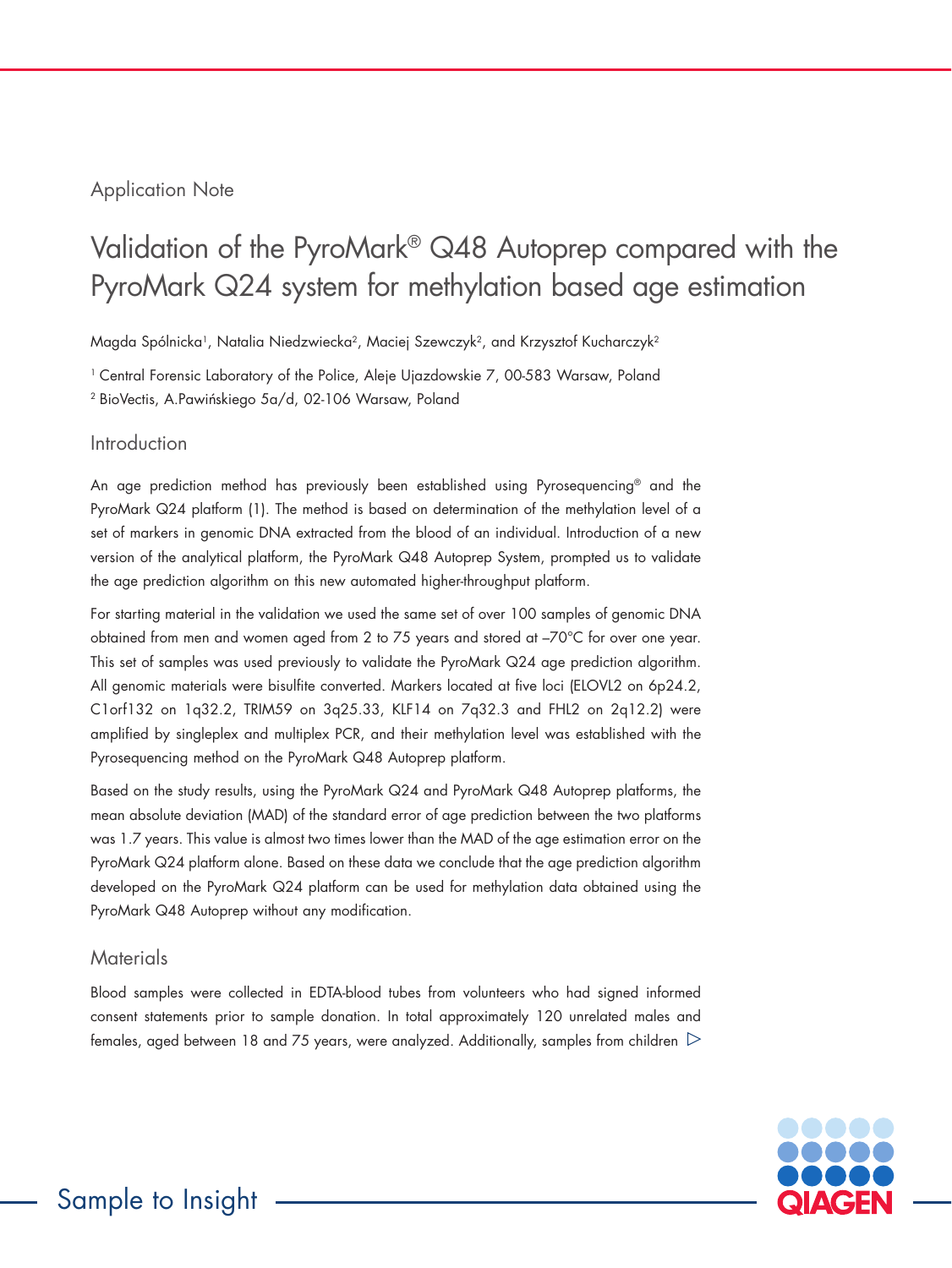aged 2–17 years were collected, and written consents were obtained from their parents. Genomic DNA was extracted from whole blood using the phenol–chloroform method following a standard protocol or with a commercially available kit according to the manufacturer's protocol and stored at –70°C for over one and half years.

Finally, data from 91 samples were used for comparison of both platforms.

### **Methods**

#### Bisulfite conversion

Un-methylated cytosines in the extracted genomic material were converted to uracils using the EpiTect® Fast 96 Bisulfite Kit following the manufacturer's instructions. PCR amplification of selected markers was performed using an AgePlex Kit,\* with reactions carried out in a total volume of 25 μl or 2 x 25 μl (5-plex). Reactions contained 0.2 mM of each of the primers, 20 ng of template DNA, and the PyroMark PCR Master Mix from the QIAGEN® PyroMark PCR Kit.

#### Pyrosequencing

Pyrosequencing was performed using PyroMark Q48 Advanced CpG Reagents (4 x 48) on a PyroMark Q48 Autoprep instrument following the manufacturer's instructions. 10 μl of PCR product dedicated for each marker plus 25 μl of AgePlex Kit sequencing primer were downloaded on the instrument in the 48-well plate. All additional steps were carried out automatically by the instrument. Pyrograms® generated by the instrument were automatically analyzed using PyroMark Q48 Autoprep software.

#### Data analysis

Estimation of age of the 91 samples, which had the methylation level of their markers determined using PyroMark Q48 Autoprep platform and chemistry, was done based on the linear regression model developed on the PyroMark Q24 platform. The age estimation error for the same set of 91 samples was assessed on the PyroMark Q48 Autoprep and PyroMark Q24 platforms using the mean absolute deviation (MAD) of the age estimation error. In addition, the correlation coefficient for age estimations data obtained on the PyroMark Q24 and PyroMark Q48 Autoprep platforms was established.

## **Results**

\* AgePlex Kits, including PCR primers and sequencing primers, can be obtained from BioVectis. See www.biovectis.com/ forensic/biological-ageprediction for more information.

The difference in the age estimation of the 91-sample set using the PyroMark Q24 and the PyroMark Q48 Autoprep platforms and chemistries is shown in Figure 1. Over 95% of age estimation differences were in the ±6 years range. The MAD of the age estimation difference was 1.7 years, which is over two times lower than the overall method accuracy of 3.9 years, as established on the PyroMark Q24 platform.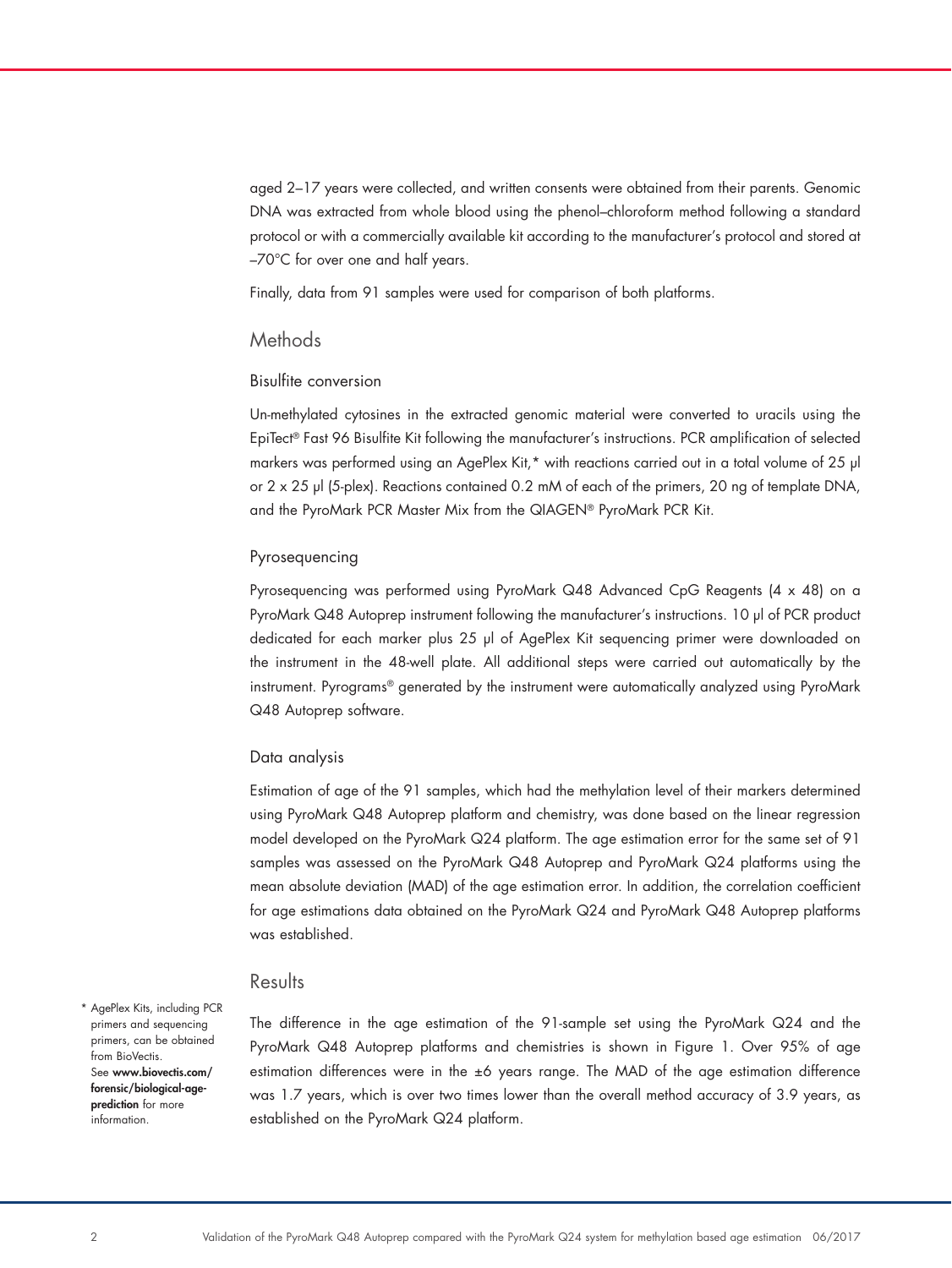Age estimation difference (years)



Figure 1. The MAD of age estimation difference using the PyroMark Q24 and the PyroMark Q48 Autoprep platforms is 1.7 years. The difference in age estimation for the set of 91 samples representing the 15 to 75 year old subjects was plotted as the function of the chronological age. Over 95% of age estimation differences were in the ±6 years range. The MAD of the age estimation difference was 1.7 years, which is over two times lower than the overall method accuracy of 3.9 years, as established on the PyroMark Q24 platform.

The age estimations of this set of 91 samples, analyzed over a 1.5 year time span using the two different Pyrosequencing platforms (PyroMark Q24 and PyroMark Q48 Autoprep), shows a very high correlation coefficient of 0.987 (Figure 2). The correlation coefficient of the error of the age estimation (0.991) by these two platforms was even higher than the estimated correlation coefficient (0.987).







## Conclusion

Use of the PyroMark Q48 Autoprep platform and chemistry for DNA methylation determination at five markers facilitated the human chronological age prediction. Using the algorithm developed on the PyroMark Q24 platform and chemistry, analysis on the PyroMark Q48 Autoprep system showed an accuracy of  $\pm 1.7$  years. This error range of the age estimation is over two times lower them the overall method accuracy of  $\pm 3.9$  years established on the PyroMark Q24 platform.

In addition to the different chemistry and instrument used for the Pyrosequencing based methylation level determination, two other factors could influence the overall age estimation error between the two platforms:

- storage of the samples (genomic DNA) at –70°C for over 1.5 years between analyses
- different human operators performing the analytical procedures

 $\triangleright$